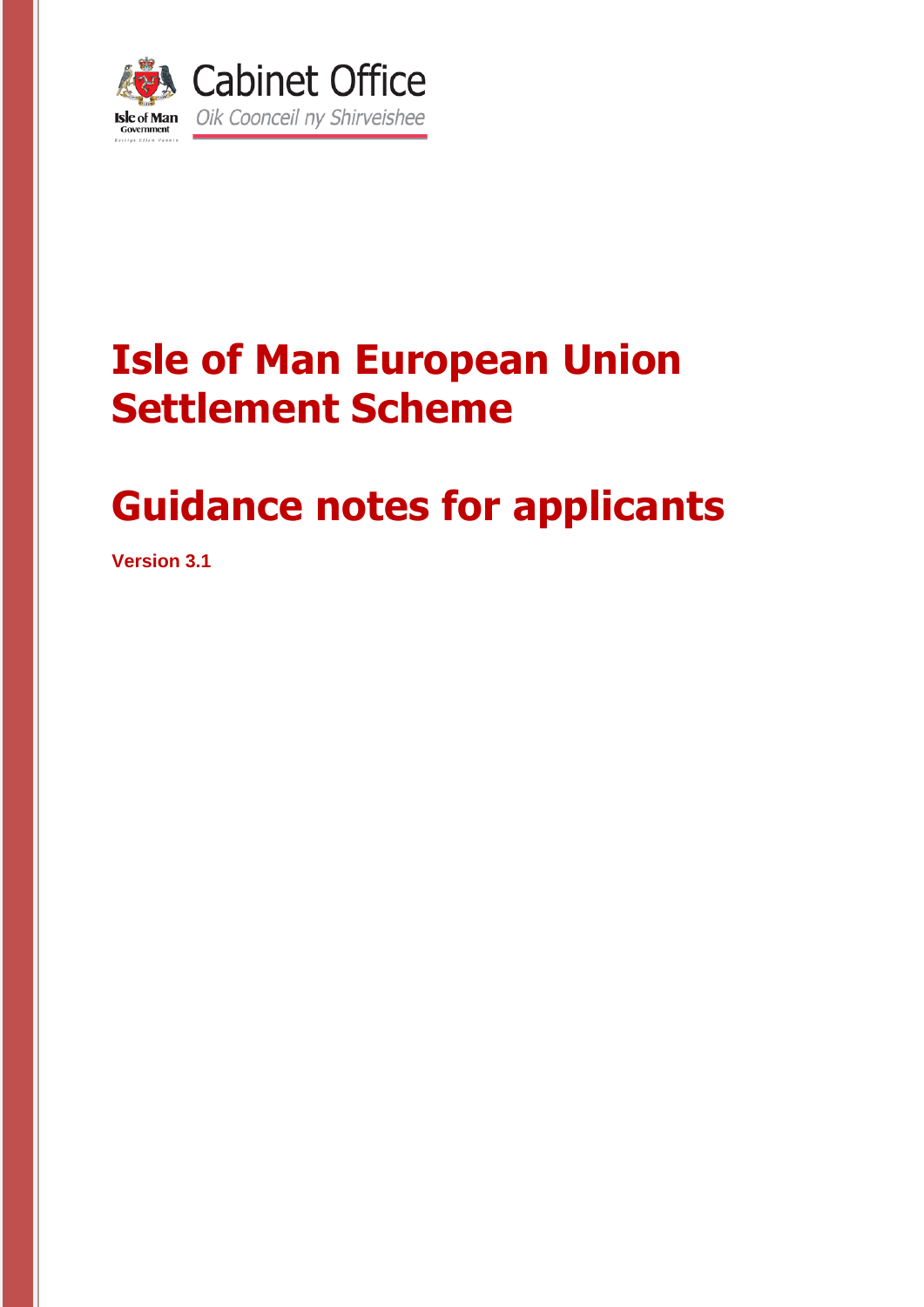### **Contents**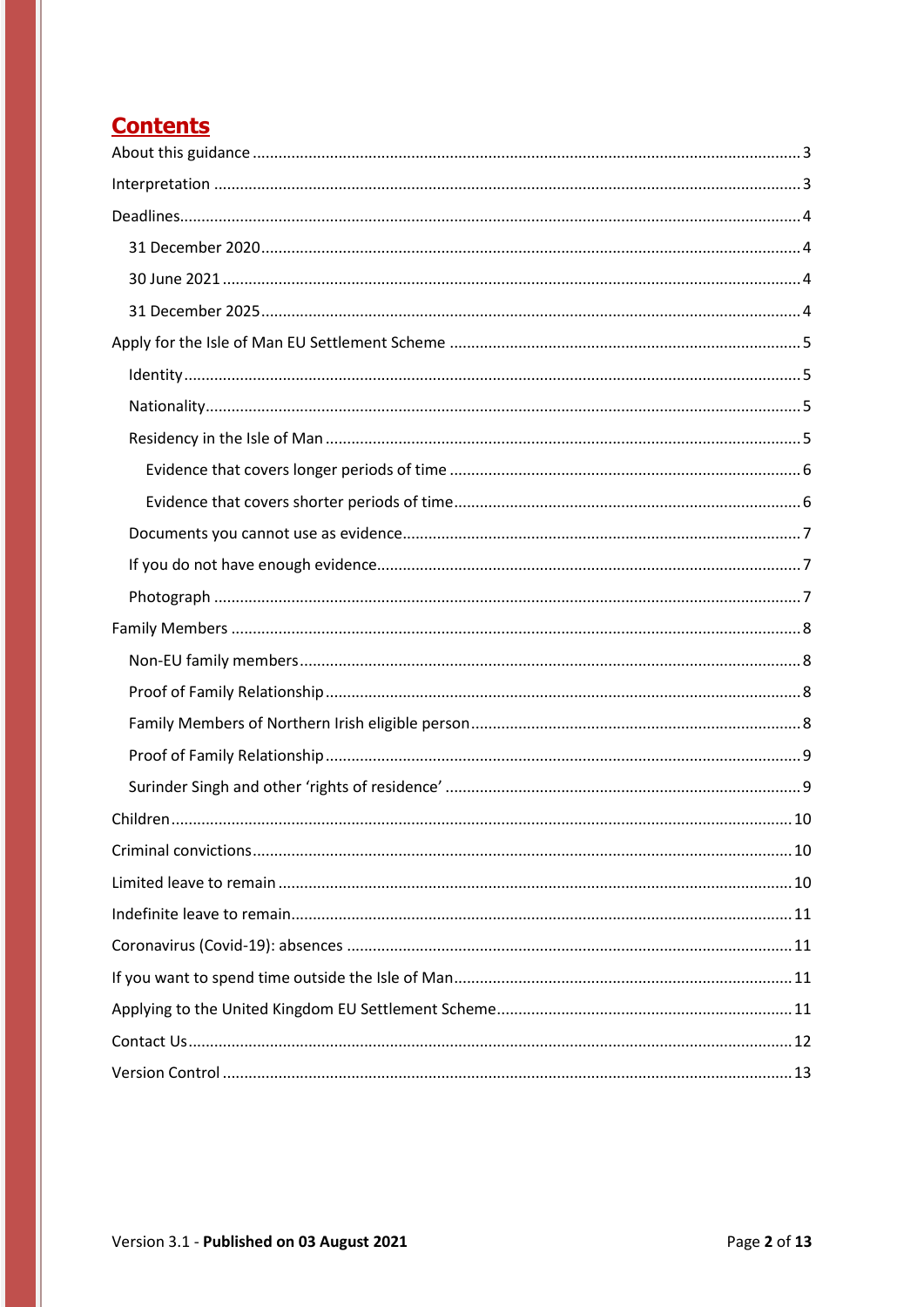

## <span id="page-2-0"></span>About this guidance

This guidance is published by the Isle of Man Immigration Service, which is an office within the Cabinet Office, a Department of the Isle of Man Government.

This guidance is intended to assist EU, EEA and Swiss citizens and their family members to make an application to the Isle of Man EU Settlement Scheme. It is not a substitute for the immigration rules.

On 31 December 2020 free movement ended and European Union (EU), European Economic Area<sup>1</sup> (EEA) and Swiss citizens will fall within immigration control and require an immigration status.

Appendix EU and Appendix EU (Family Permit) of the Island's Immigration Rules sets out and implements the Isle of Man European Union Settlement Scheme (EUSS).

### <span id="page-2-1"></span>Interpretation

1

Where the terms EEA citizen is used in this guidance document, it includes citizens of the following countries:

Austria, Belgium, Bulgaria, Croatia, Republic of Cyprus, Czech Republic, Denmark, Estonia, Finland, France, Germany, Greece, Hungary, Ireland, Italy, Latvia, Lithuania, Luxembourg, Malta, Netherlands, Poland, Portugal, Romania, Slovakia, Slovenia, Spain, Sweden, Switzerland, Iceland, Liechtenstein, and Norway.

 $1$  The EEA includes the EU countries and also Iceland, Liechtenstein and Norway.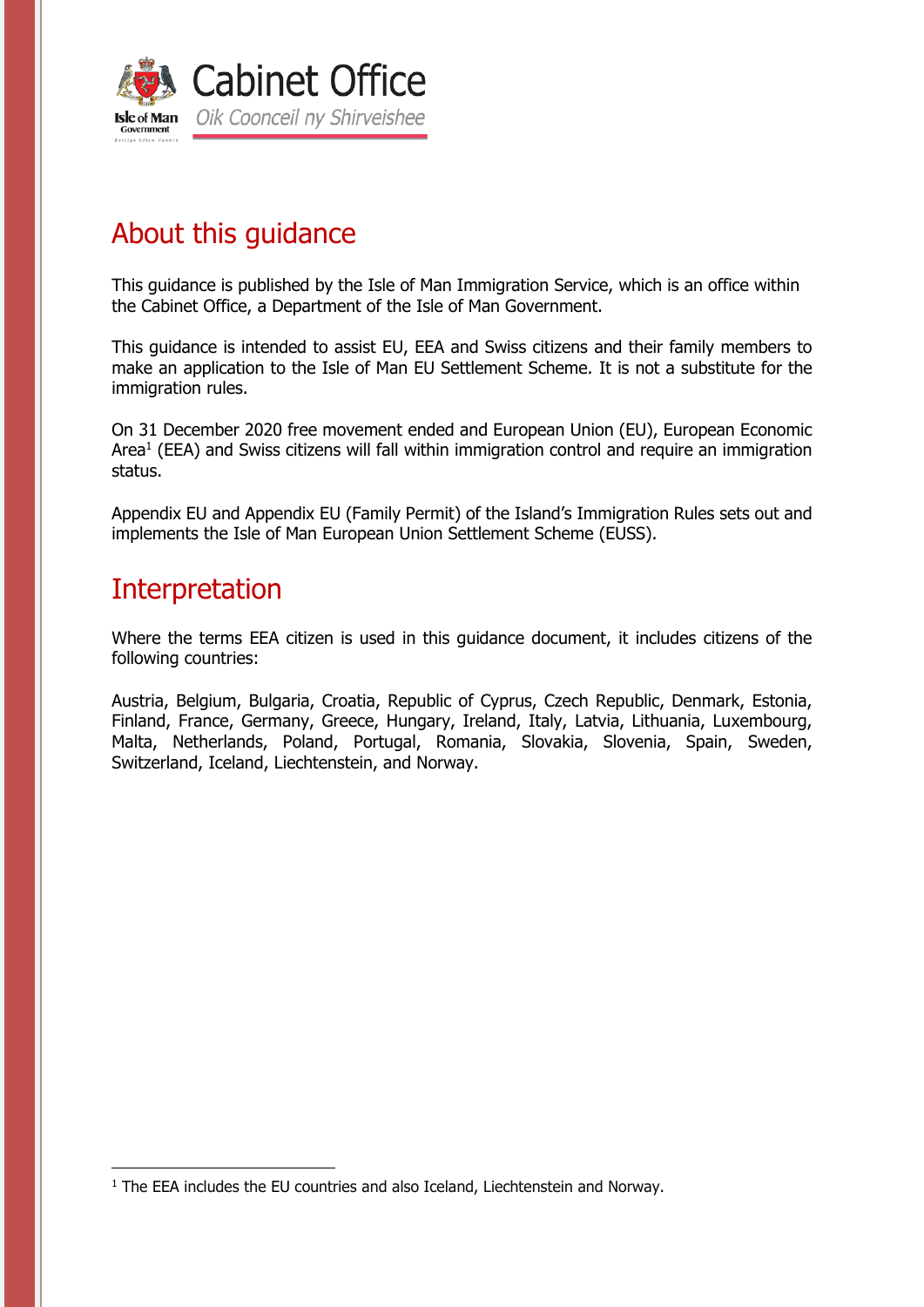### <span id="page-3-0"></span>**Deadlines**

#### <span id="page-3-1"></span>**31 December 2020**

The UK left the European Union on 31 January 2020 and entered into a Transition Period which ended at 11.00pm on 31 December 2020.

If you are an EU, EEA and Swiss citizen, you must have been living in the Isle of Man by 11.00pm on 31 December 2020 in order to be eligible to apply for an EUSS immigration status.

#### <span id="page-3-2"></span>**30 June 2021**

EU, EEA and Swiss citizens and their family members living in the Isle of Man prior to 31 December 2020 have until 30 June 2021 to make an application for an EUSS immigration status.

If you are the close family member of an EU, EEA and Swiss citizen you may apply for an EUSS immigration status after 30 June 2021, but only where the EU, EEA and Swiss citizen was resident in the Isle of Man on or before 31 December 2020, and your relationship to them existed on or before 31 December 2020.

#### <span id="page-3-3"></span>**31 December 2025**

Spouses and partners of Swiss citizens, may be joined by a partner up until 31 December 2025, provided that the relationship has been formed before this date.

Family members not resident in the Isle of Man by 31 December 2020 will still be able to apply for a status under the EU Settlement Scheme allowing them to join their EU citizen family member after this date if all of the following are true:

- the EU, EEA and Swiss citizen family member has either limited or indefinite leave to remain under the EU Settlement Scheme;
- the relationship began before 31 December 2020; and
- the EU, EEA or Swiss citizen remains a close family member, for example, at the date of application remains a spouse, civil partner, unmarried partner, a dependent child or grandchild, or a dependent parent or grandparent.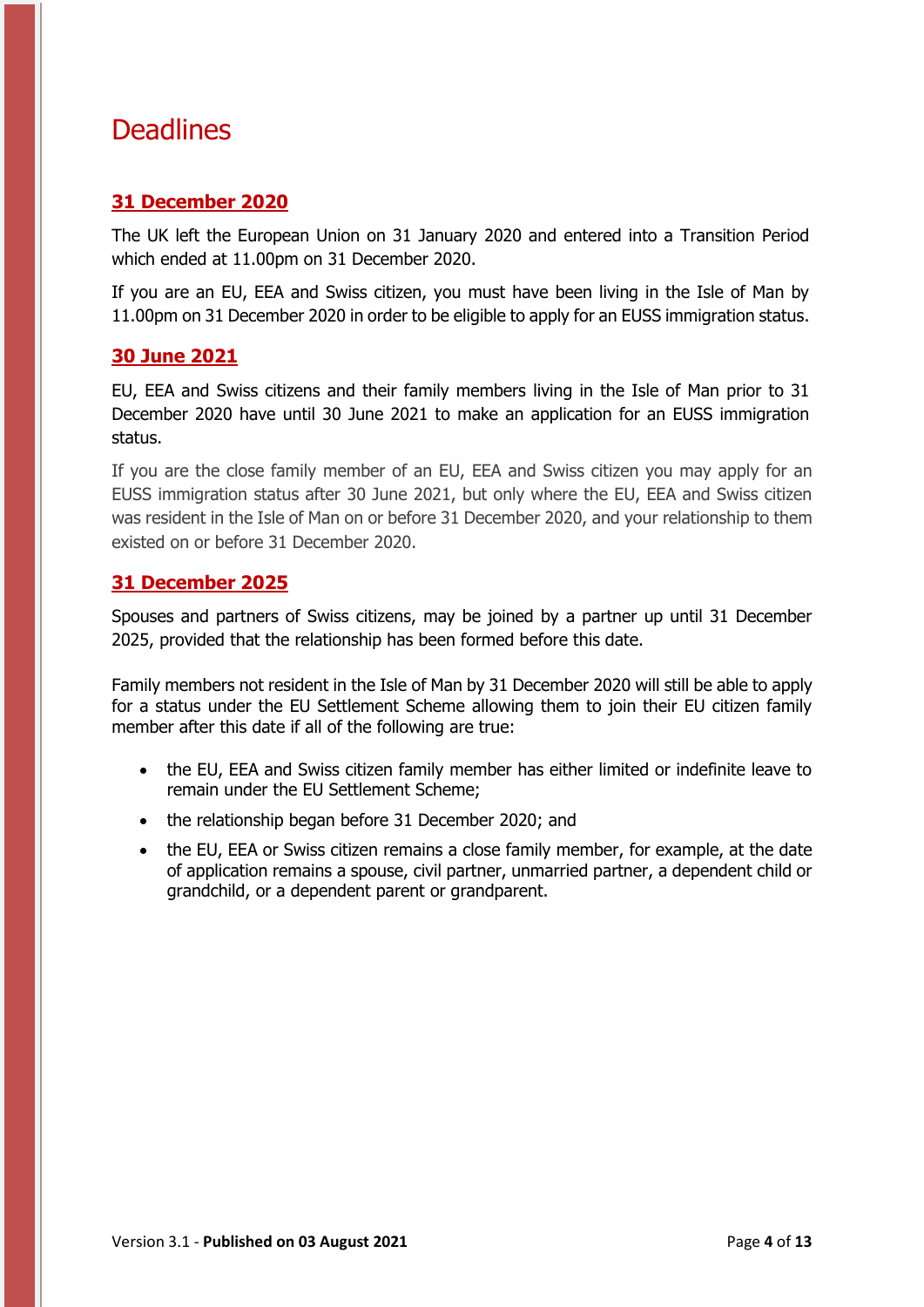### <span id="page-4-0"></span>Apply for the Isle of Man EU Settlement Scheme

Irish and British citizens do not need to apply for a status under the settlement scheme.

To apply you need to complete an application form which can be found in the EU section of our website – [www.gov.im/immigration](http://www.gov.im/immigration)

You will need to show evidence of the following

#### <span id="page-4-1"></span>**Identity**

This can be one of the following:

- a valid passport;
- a national identity card; or
- a valid travel document.

Non–EU citizens will need to provide:

- a valid passport; or
- a valid EEA family permit.

#### <span id="page-4-2"></span>**Nationality**

This can be a valid passport or national identity card.

#### <span id="page-4-3"></span>**Residency in the Isle of Man**

To be eligible for indefinite leave to remain, you will usually need to have lived in the UK and Islands for at least 6 months in any 12 month period for a continuous period of 5 years.

You will need to provide proof of this when you apply. If you have not lived in the UK and Islands for a continuous period of 5 years you may still be eligible for limited leave to remain.

You will not need to provide evidence for your entire residence in the Isle of Man – just enough to show whether you qualify for indefinite leave to remain or limited leave to remain. You should only need to provide one document dated in the last 6 months to be granted limited leave to remain. All the documents you submit as evidence must be dated and have your name on them.

You should only provide one piece of evidence to cover each month or longer period of time. Use documents that cover longer periods of time if you can, such as annual bank statements, Isle of Man Rates Demands or residential mortgage statement/tenancy agreement. This means you won't need to submit as many documents.

A document with a single date on will count as proof of residence for that month only, for example a monthly electricity bill, an official letter or a general practitioner (GP) or hospital appointment. We may consider other forms of evidence on a case-by-case basis.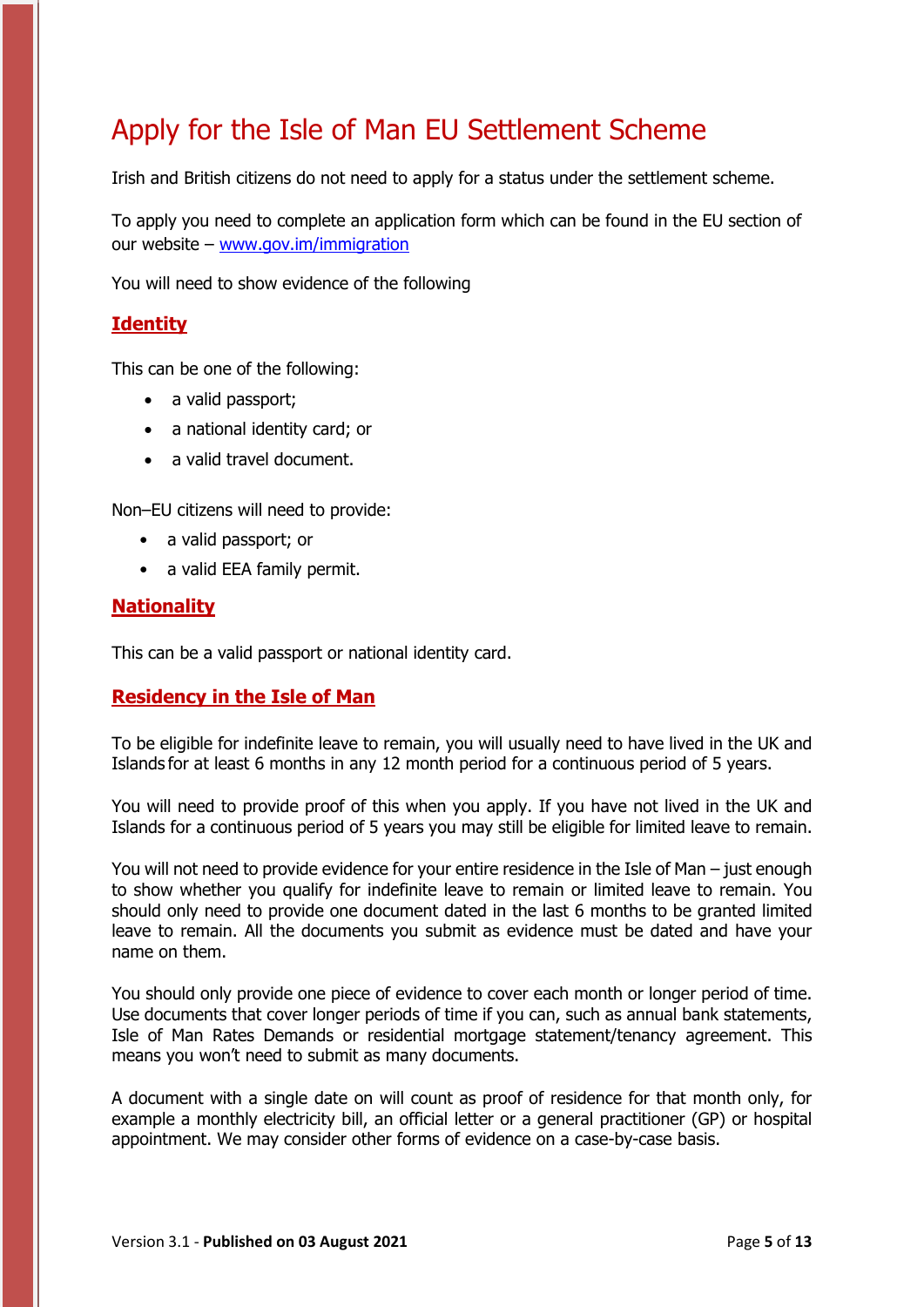#### <span id="page-5-0"></span>**Evidence that covers longer periods of time**

Documents that cover a longer period of time between two dates include:

- an annual bank statement or account summary covering a 12 month period, showing payments received or spending in the UK and Islands in at least six months of that 12 month period;
- other banking, investment or insurance document;
- employer letter confirming employment and evidence that the employer is genuine, for example, their Companies Registry number;
- letter or certificate from your school, college, university or other accredited educational or training organisation showing the dates you enrolled, attended and completed your course;
- invoice for fees from your school, college, university or other accredited educational or training organisation and evidence of payment;
- a document from the Department of Education, Sports and Culture confirming your student award payment;
- residential mortgage statement or rental agreement and evidence of payment;
- letter from a registered care home confirming your residence there;
- employer pension contributions;
- annual business account of a self-employed person;
- a document from the Department for Enterprise stating that you are an 'Isle of Man Worker';
- Isle of Man Resident Assessment Notices for previous tax years your Assessment Notice shows the tax you have paid on your salary in the tax year (6 April to 5 April). We may ask you for additional evidence to confirm that you were resident here for at least 6 months of that period;
- An Employers Leaving Certificate (also known as a T21) showing the length of your previous employment. You should get a T21 from your employer when you stop working for them.

#### **The lists of evidence below are not exhaustive.**

#### <span id="page-5-1"></span>**Evidence that covers shorter periods of time**

These documents count as evidence for one month if they have a single date on. They can be used to cover a longer period of time if they have a start and end date covering longer than a month.

- bank statement showing payments received or spending in the Isle of Man:
- payslip for an Isle of Man-based job;
- rates, gas or electricity bill showing an Isle of Man address;
- landline or mobile telephone, TV or internet bill showing an Isle of Man address;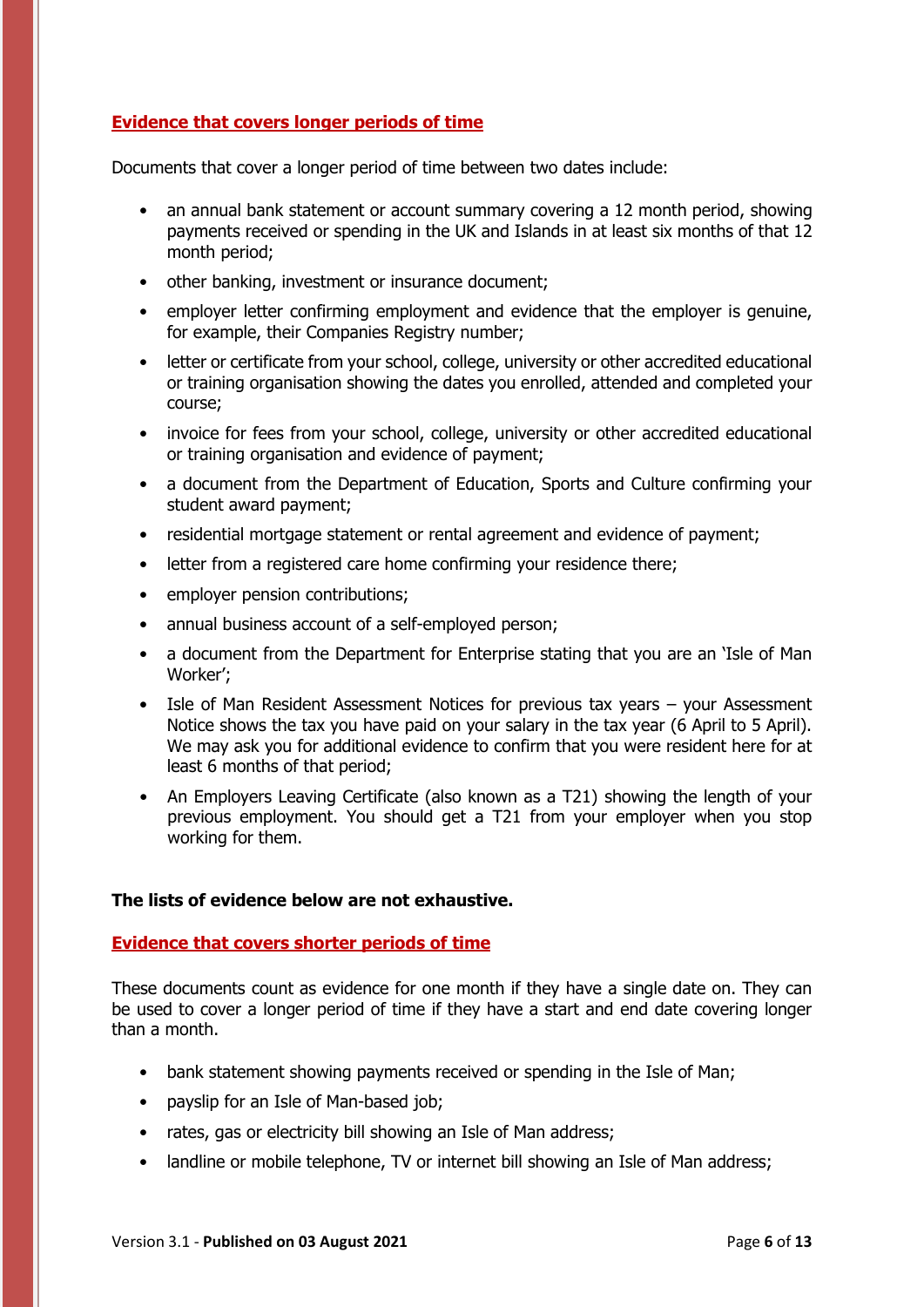- domestic bill, such as for home repairs, vet's services or insurance, and evidence of payment;
- card or letter from your GP, hospital or other healthcare professional confirming appointments you have made or attended;
- letter from a government Department, public service or charity that show you dealt with them on a particular date or for a particular period (for example the Job Centre);
- passport stamp confirming entry at the UK border;
- used travel ticket confirming you entered the UK from another country;
- invoice for work you have done in the Isle of Man and evidence of payment.

#### <span id="page-6-0"></span>**Documents you cannot use as evidence**

The documents you use should be from an official or impartial source. You cannot use:

- photos and videos;
- letters or references from family and friends;
- greeting cards, for example birthday cards;
- postcards sent or received;
- personal scrapbooks.

#### <span id="page-6-1"></span>**If you do not have enough evidence**

If you do not have enough evidence in your own name, contact the Isle of Man Immigration Service who will provide guidance on how you can confirm when you have been resident based on all the evidence available.

#### <span id="page-6-2"></span>**Photograph**

All applicants must provide a passport style photograph with the applicants name clearly written on the back.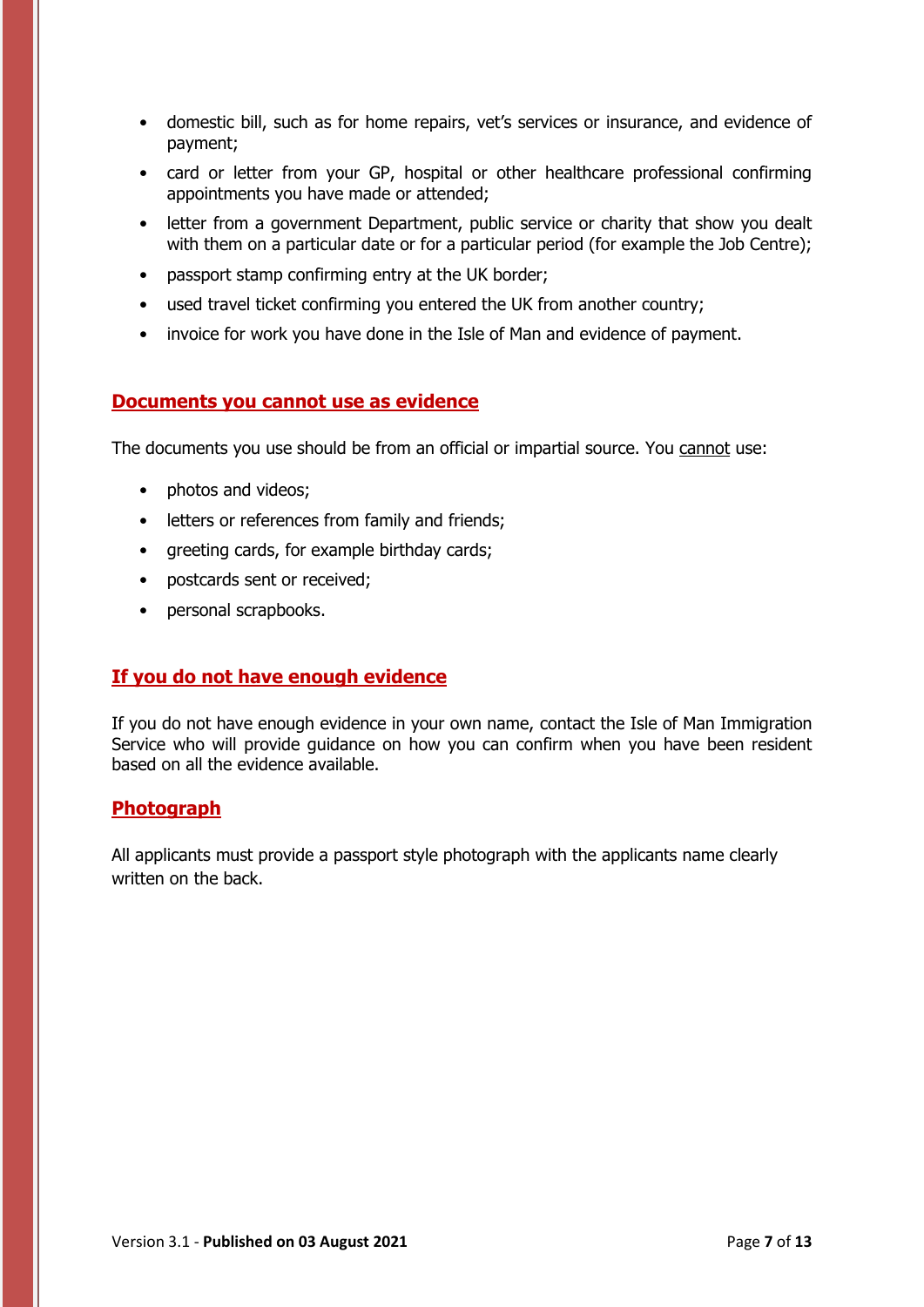## <span id="page-7-0"></span>Family Members

#### <span id="page-7-1"></span>**Non-EU family members**

Non EU citizens may be able to apply if they are:

- a family member of an EU citizen;
- the family member of a British citizen and lived outside the UK, and Isle of Man, in an EEA country together;
- the family member of a British citizen who also has EU, EEA or Swiss citizenship and who lived in the UK or Isle of Man as an EU, EEA or Swiss citizen before getting British citizenship;
- used to have an EU, EEA or Swiss family member living in the UK or Isle of Man;
- the family member of an eligible person of Northern Ireland (see definition below);
- the primary carer of a British, EU, EEA or Swiss citizen; or
- the child of an EU, EEA or Swiss citizen who used to live and work in the UK or Isle of Man, or the child's primary carer.

#### <span id="page-7-2"></span>**Proof of Family Relationship**

If you are a non-EU citizen, you will need to provide evidence of your relationship to the family member who qualifies under the EU Settlement Scheme. This could be:

- a birth certificate; or
- a marriage or civil partnership certificate; or
- evidence that you have lived together in a durable relationship akin to marriage for at least 2 years.

You will only need to provide evidence of your family member's identity and residence if you apply to the scheme before they do.

If you hold a valid permanent residence document, you do not need to provide proof of relationship or evidence of your family member's identity and residence.

From 1 July 2021, the dependency of a parent or grandparent on the resident EEA citizen will no longer be assumed as it is now, and will need to be evidenced with the application under the EU Settlement Scheme (provided that they were not resident before 1 January 2021).

#### <span id="page-7-3"></span>**Family Members of Northern Irish eligible person**

Family members of an eligible person of Northern Ireland (whether that family member is an EU, EEA or Swiss citizen or not) can apply under the settlement scheme.

To be eligible, the person of Northern Ireland must:

be a British, Irish or dual British and Irish citizen,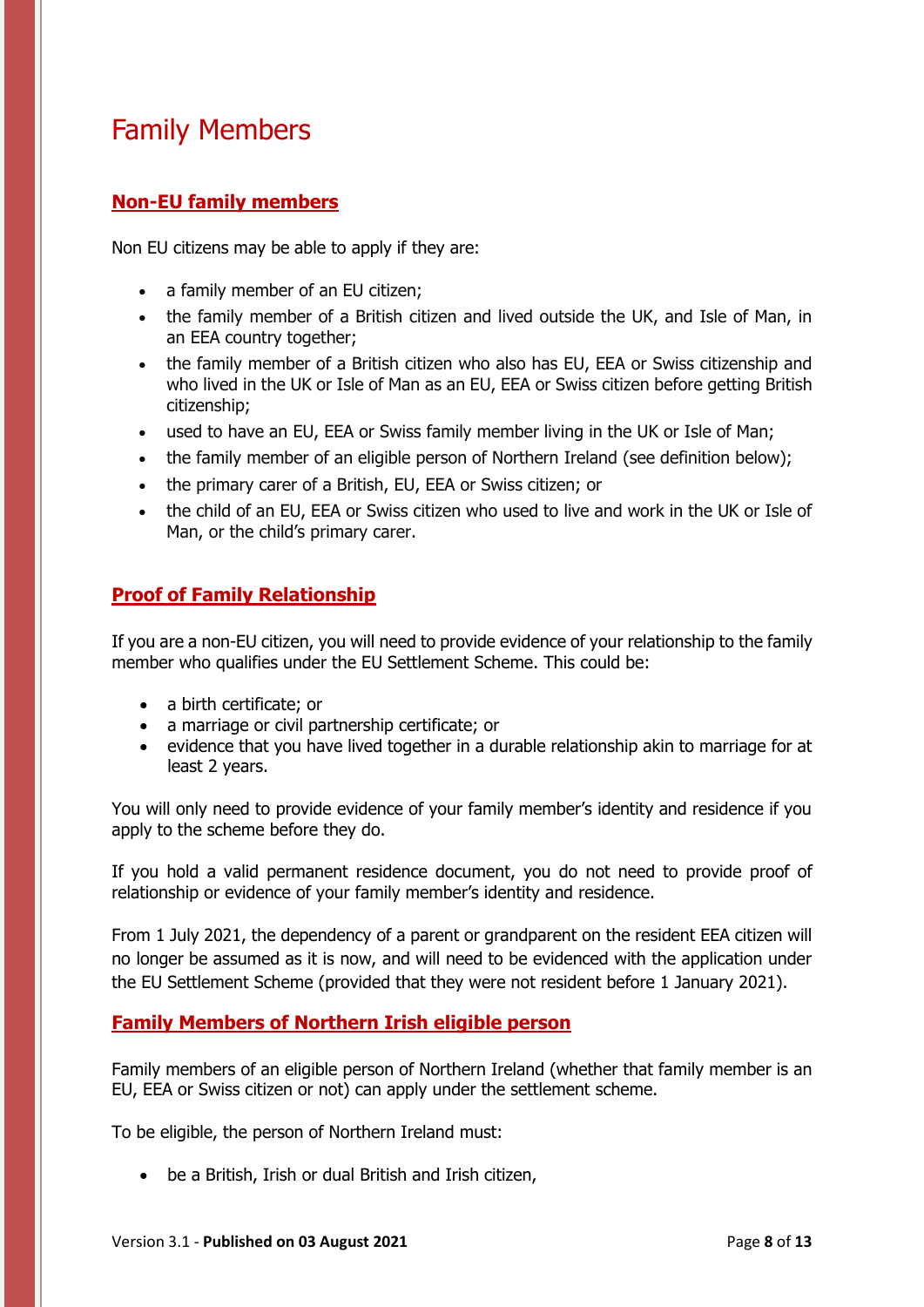- have been born in Northern Ireland
- at the time of their birth, have at least one parent who held British, Irish or dual citizenship (or otherwise without any restriction on their period of residence)
- be living in the Isle of Man by 31 December 2020.

The eligible person of Northern Ireland does not need to hold a status under the EU Settlement Scheme in order for their family member to apply.

#### <span id="page-8-0"></span>**Proof of Family Relationship**

In addition to your family relationship as set out on page 8, you'll also need to provide:

- a birth certificate or passport showing that your family member was born in Northern Ireland
- evidence that, at the time of your family member's birth, one of their parents was a British, Irish, or dual British and Irish citizen, or without any restriction on their period of residence.

#### <span id="page-8-1"></span>**Surinder Singh and other 'rights of residence'**

Family members may also qualify under the different rights of residence set out below where they were living in the Isle of Man on or before 31 December 2020. To find out more about each right and its requirement, please click on the links below which will take you to the Home Office website.

The Isle of Man requirements are aligned to those of the UK.

- retained right of [residence](https://www.gov.uk/government/publications/family-members-of-eea-nationals-who-have-retained-the-right-of-residence)
- [derivative](https://www.gov.uk/government/publications/derivative-rights-of-residence-ruiz-zambrano-cases) right of residence
- [Surinder](https://www.gov.uk/government/publications/free-movement-rights-family-members-of-british-citizens) Singh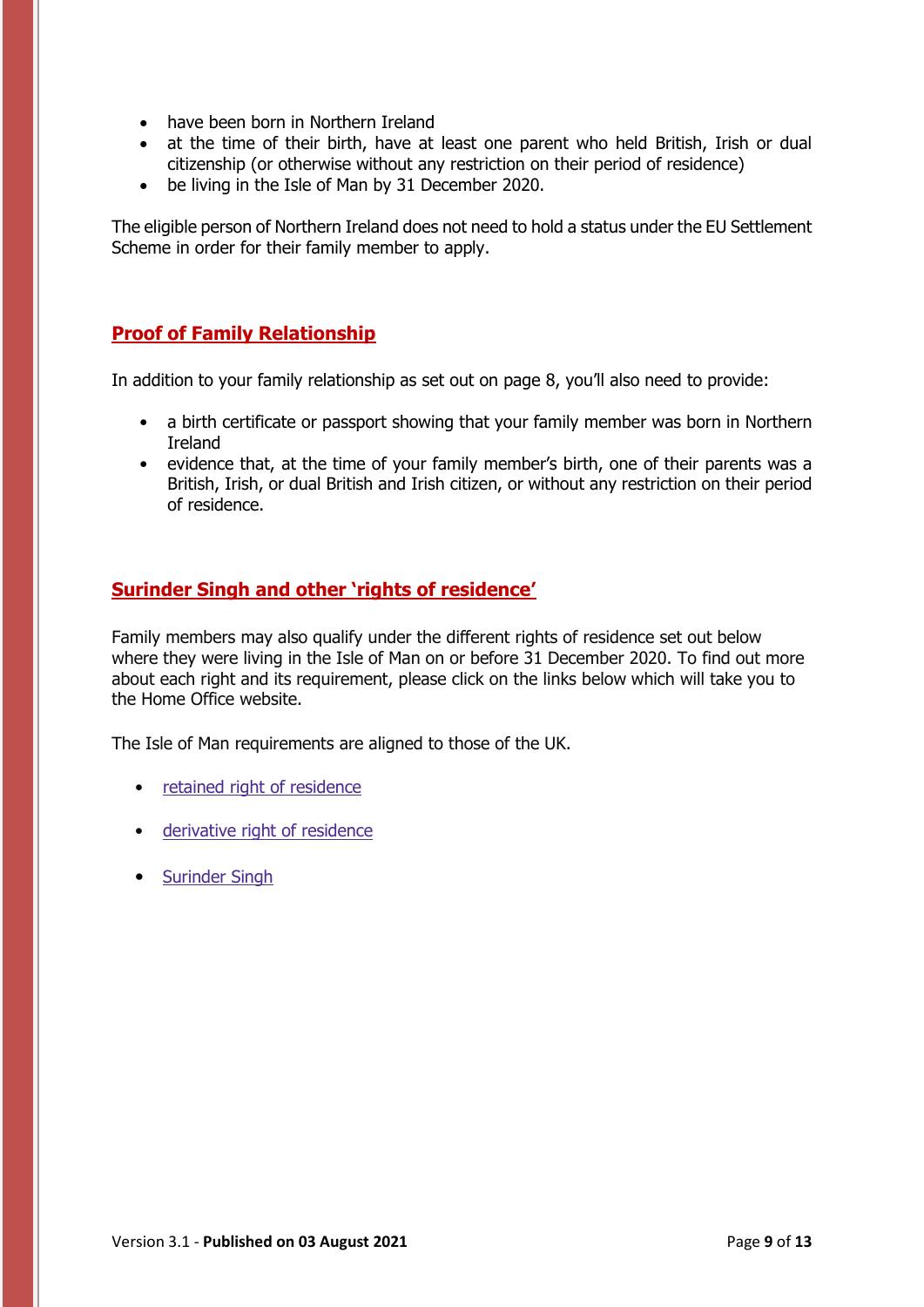### <span id="page-9-0"></span>Children

If you have included dependent children under the age of 18 on your application form, you must also submit their identity documents and proof of their relationship to you. You do not have to provide proof of residence for your children.

### <span id="page-9-1"></span>Criminal convictions

This is a mandatory section in the application form and must be completed or the application will be invalid.

If you are 18 or over, the Immigration Service will check you have not committed serious or repeated crimes, and that you do not pose a security threat. This information is required in order to assess whether your application should be refused in accordance with paragraph EU16 of Appendix EU.

You will be asked about your criminal history in the Isle of Man and overseas.

If you have been to prison, you will usually need at least 5 years' continuous residence from the day you were released to be considered for indefinite leave to remain.

### <span id="page-9-2"></span>Limited leave to remain

Applicants will usually be granted limited leave to remain (also known as "pre-settled status") if they:

- started living in the Isle of Man by 31 December 2020; and
- have not lived in the UK and Islands for a continuous 5-year period, known as "continuous residence".

Following the grant of limited leave to remain applicants can apply to change this to indefinite leave once they acquired 5-years of continuous residence in the UK and Islands.

Those granted limited leave to remain can stay in the Isle of Man for a further 5 years from the date it is granted.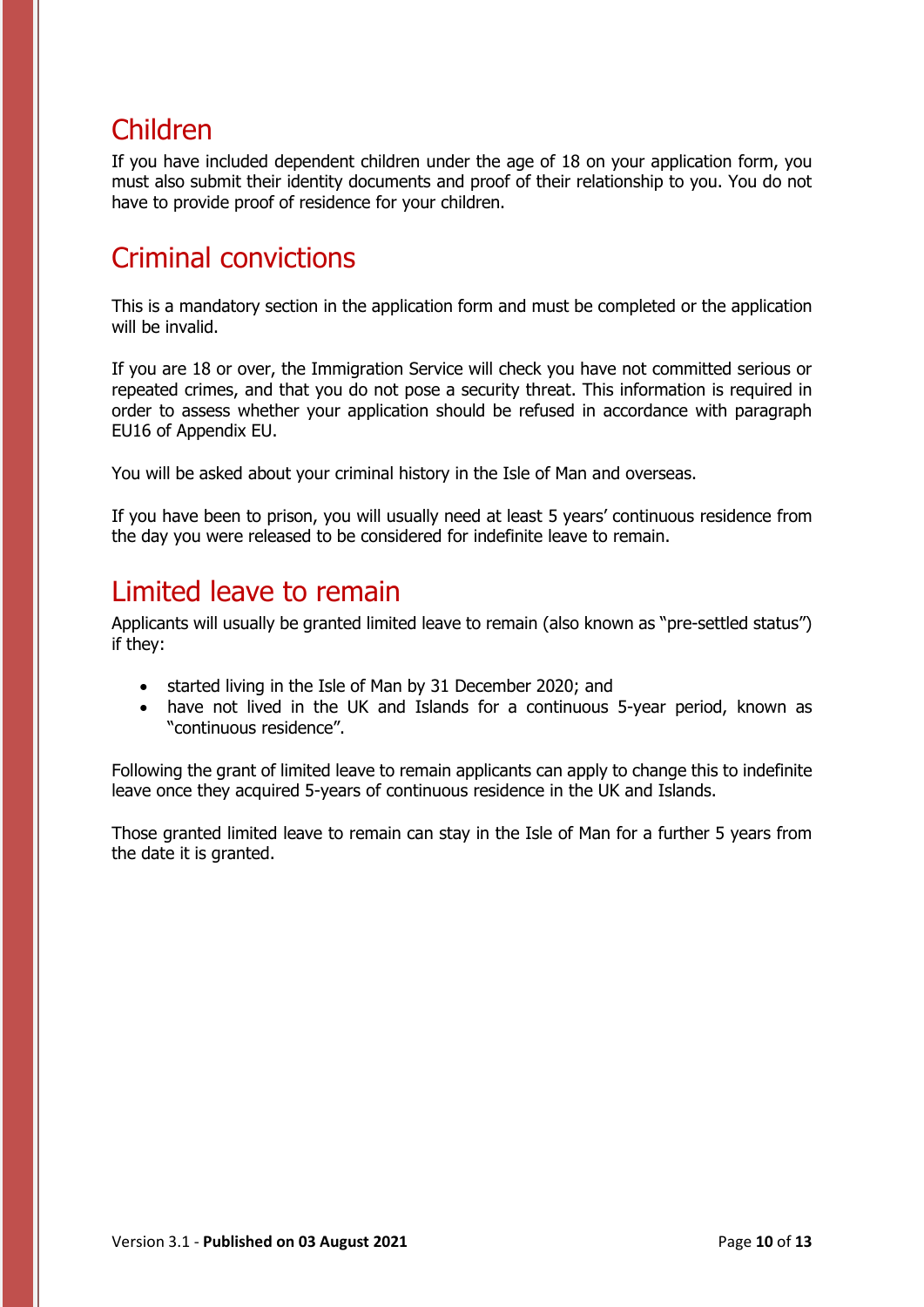### <span id="page-10-0"></span>Indefinite leave to remain

Applicants will usually obtain indefinite leave to remain (also known as "settled status") if they:

- started living in the Isle of Man by 31 December 2020; and
- have lived in the UK and Islands<sup>2</sup> for a continuous 5-year period at the date of application, known as 'continuous residence'.

Continuous residence means a consecutive 5 years of residence in the UK and Islands for at least 6 months in any 12 month period. Exceptions are:

- one period of absence up to 12 months for an important reason (for example, childbirth, serious illness, study, vocational training or an overseas work posting); or
- an absence due to compulsory military service of any length.

Where continuous residence has been broken (for example, by an absence from the UK and Islands for a period longer than 6 months), applicants will usually need to complete a further continuous residence in order to qualify for indefinite leave to remain.

## <span id="page-10-1"></span>Coronavirus (Covid-19): absences

Where your continuous residence in the UK and Islands has been affected by coronavirus, the UK guidance linked below will be followed in assessing your application:

[https://www.gov.uk/guidance/coronavirus-covid-19-eu-settlement-scheme-guidance-for](https://www.gov.uk/guidance/coronavirus-covid-19-eu-settlement-scheme-guidance-for-applicants)[applicants](https://www.gov.uk/guidance/coronavirus-covid-19-eu-settlement-scheme-guidance-for-applicants)

## <span id="page-10-2"></span>If you want to spend time outside the Isle of Man

Indefinite leave to remain enables holders to spend a continuous period of up to 5 years (4 years for Swiss citizens) outside the UK and Islands without losing that status<sup>3</sup>.

Limited leave to remain enables holders to spend a continuous period of up to 2 years outside the UK and Islands without losing that status. Applicants must maintain their continuous residence in order to qualify for indefinite leave to remain.

# <span id="page-10-3"></span>Applying to the United Kingdom EU Settlement Scheme

The Isle of Man Immigration Service has made arrangements with the UK Home Office to provide for EU, EEA and Swiss citizens who are resident in the Isle of Man to make an application for their immigration status to the UK['s EU Settlement S](https://www.gov.uk/settled-status-eu-citizens-families)cheme if they wish.

The UK Scheme will accept eligible applications from EU, EEA and Swiss citizens residing in the Isle of Man, their family members, and the family members of a qualifying British citizen

 $\overline{\phantom{a}}$ 

<sup>&</sup>lt;sup>2</sup> UK and Islands means the United Kingdom, the Isle of Man and Channel Islands taken together.

<sup>3</sup> Article 17(4) of the Immigration (Leave to Enter and Remain) Order 2019 (SD No. 2019/0146)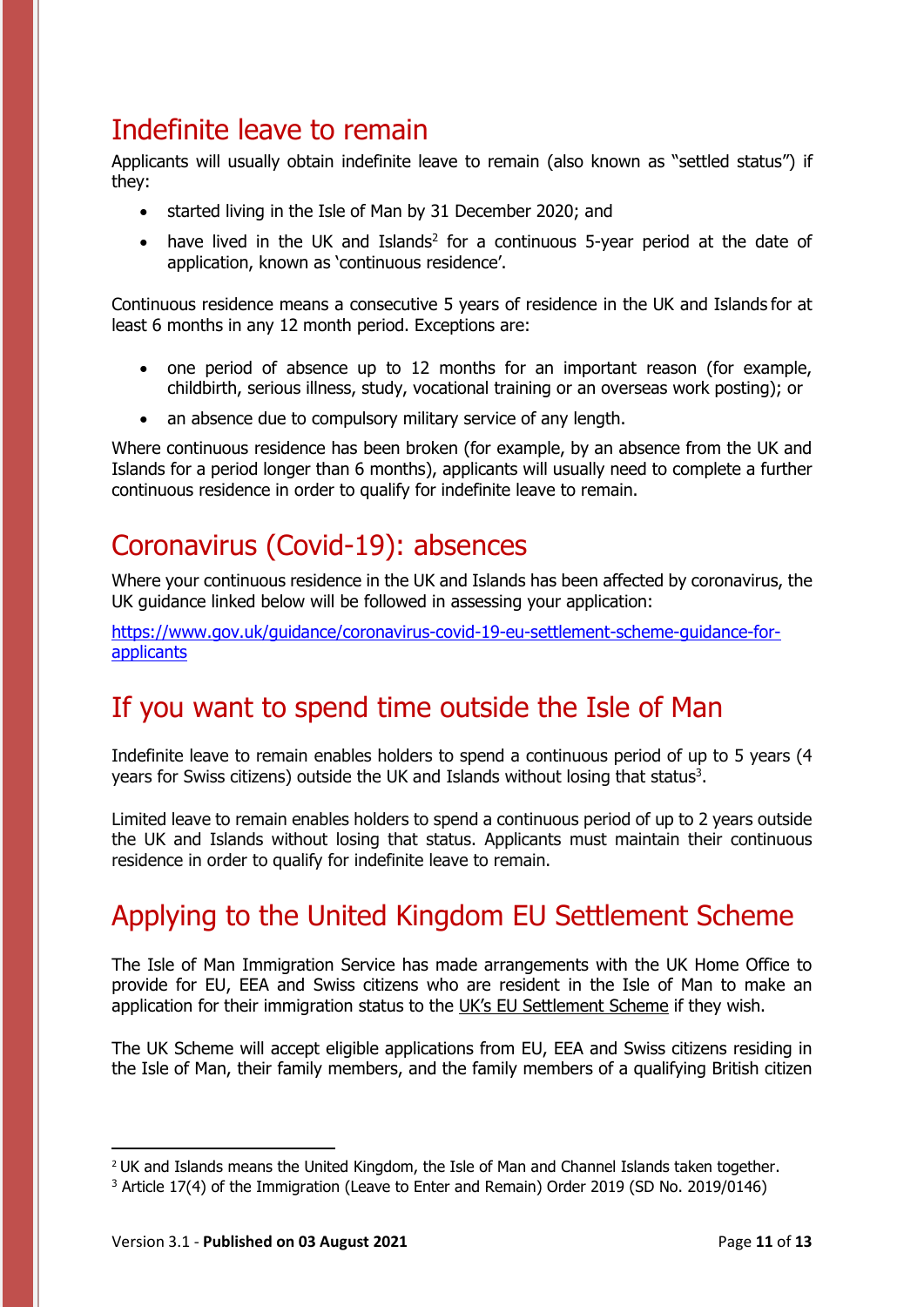and if successful they will be granted an immigration status of either indefinite leave to enter or limited leave to enter**.**

There is no fee for this application. Successful applicants will be given proof of their status [through a UK online service](https://www.gov.uk/view-prove-immigration-status) confirming their grant of leave under Appendix EU to the UK's Immigration Rules.

### <span id="page-11-0"></span>Contact Us

Isle of Man Immigration Service Ground Floor Central Government Office Buck's Road Douglas IM1 3PN [immigration@gov.im](mailto:immigration@gov.im)

Normal public counter opening times Monday to Thursday 9.30am to 4.30pm Friday 9.30am to 4pm